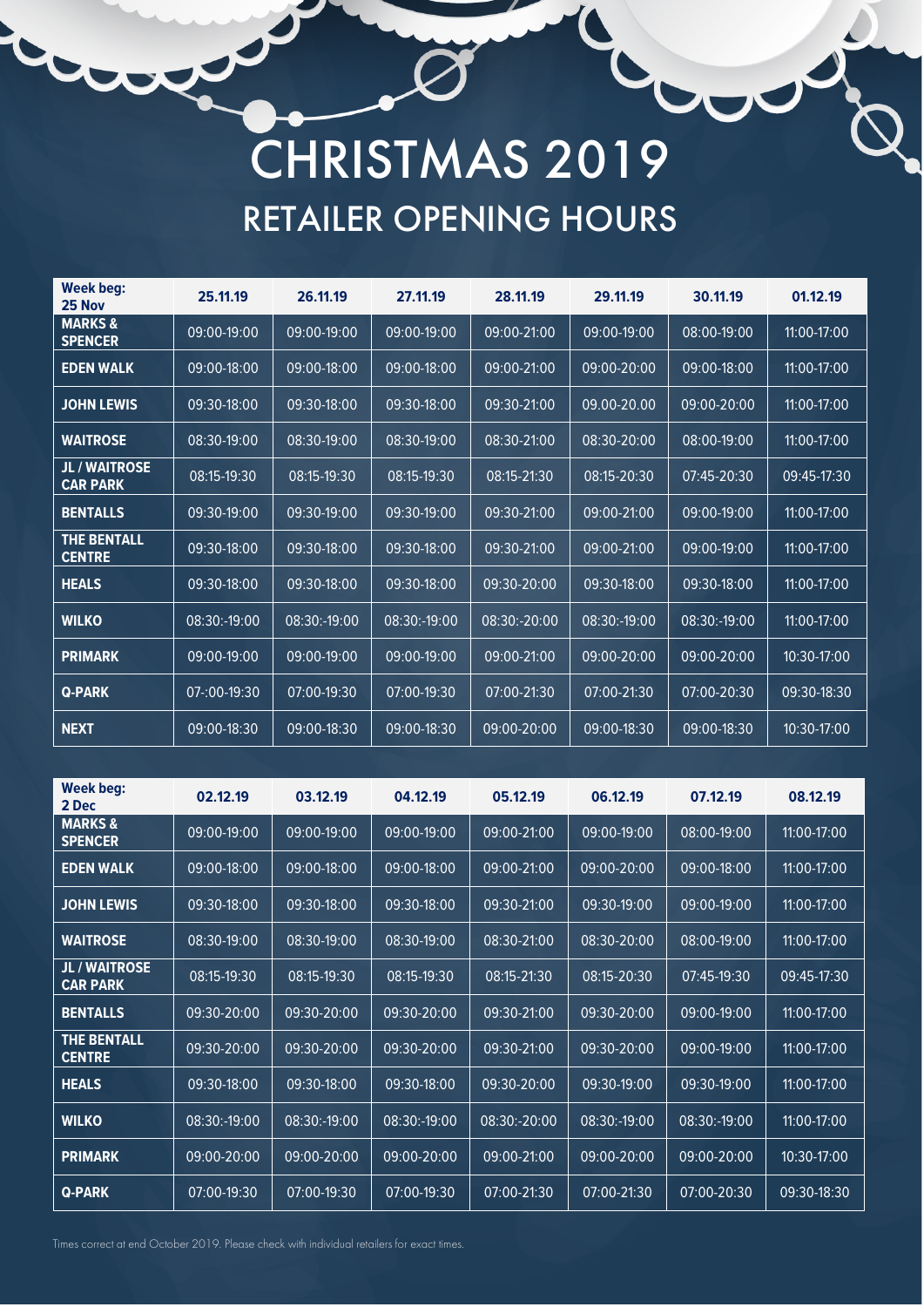| <b>NEXT</b> | 09:00-18:30 | 09:00-18:30 | 09:00-18:30 | 09:00-20:00 | 09:00-18:30 | 09:00-18:30 | 10:30-17:00 |
|-------------|-------------|-------------|-------------|-------------|-------------|-------------|-------------|

| <b>Week beg:</b><br>9 Dec               | 09.12.19    | 10.12.19    | 11.12.19    | 12.12.19        | 13.12.19    | 14.12.19        | 15.12.19    |
|-----------------------------------------|-------------|-------------|-------------|-----------------|-------------|-----------------|-------------|
| <b>MARKS &amp;</b><br><b>SPENCER</b>    | 09:00-20:00 | 09:00-20:00 | 09:00-20:00 | 09:00-21:00     | 09:00-20:00 | 08:00-20:00     | 11:00-17:00 |
| <b>EDEN WALK</b>                        | 09:00-21:00 | 09:00-21:00 | 09:00-21:00 | 09:00-21:00     | 09:00-21:00 | 09:00-20:00     | 11:00-17:00 |
| <b>JOHN LEWIS</b>                       | 09.30:19:00 | 09.30:19:00 | 09.30:20:00 | 09.30:21:00     | 09.30:19:00 | 09.00:19:00     | 11:00-17:00 |
| <b>WAITROSE</b>                         | 08:30-19:00 | 08:30-19:00 | 08:30-19:00 | 08:30-21:00     | 08:30-20:00 | 08:00-19:00     | 11:00-17:00 |
| <b>JL / WAITROSE</b><br><b>CAR PARK</b> | 08:15-19:30 | 08:15-19:30 | 08:15-20:30 | 08:15-21:30     | 08:15-20:30 | 07.45-19:30     | 09:45-17:30 |
| <b>BENTALLS</b>                         | 09:30-21:00 | 09:30-21:00 | 09:30-21:00 | $09:30 - 21:00$ | 09:30-21:00 | $09:00 - 20:00$ | 11:00-17:00 |
| <b>THE BENTALL</b><br><b>CENTRE</b>     | 09:30-21:00 | 09:30-21:00 | 09:30-21:00 | 09:30-21:00     | 09:30-21:00 | 09:00-20:00     | 11:00-17:00 |
| <b>HEALS</b>                            | 09:30-20:00 | 09:30-20:00 | 09:30-20:00 | 09:30-20:00     | 09:30-20:00 | 09:30-20:00     | 10:30-17:00 |
| <b>WILKO</b>                            | 08:30-19:00 | 08:30-19:00 | 08:30-19:00 | 08:30-20:00     | 08:30-19:00 | 08:30-19:00     | 11:00-17:00 |
| <b>PRIMARK</b>                          | 09:00-20:00 | 09:00-20:00 | 09:00-20:00 | 09:00-21:00     | 09:00-20:00 | 09:00-20:00     | 10:30-17:00 |
| <b>Q-PARK</b>                           | 07:00-21:00 | 07:00-21:00 | 07:00-21:00 | 07:00-21:30     | 07:00-21:30 | 07:00-20:30     | 09:30-18:30 |
| <b>NEXT</b>                             | 09:00-18:30 | 09:00-18:30 | 09:00-18:30 | 09:00-20:00     | 09:00-19:00 | 09:00-19:00     | 10:30-17:00 |

| Week beg:<br><b>16 Dec</b>              | 16.12.19    | 17.12.19        | 18.12.19        | 19.12.19    | 20.12.19    | 21.12.19    | 22.12.19        |
|-----------------------------------------|-------------|-----------------|-----------------|-------------|-------------|-------------|-----------------|
| <b>MARKS &amp;</b><br><b>SPENCER</b>    | 08:00-21:00 | 08:00-21:00     | 08:00-21:00     | 08:00-21:00 | 08:00-21:00 | 08:00-21:00 | 11:00-17:00     |
| <b>EDEN WALK</b>                        | 09:00-21:00 | 09:00-21:00     | 09:00-21:00     | 09:00-21:00 | 09:00-21:00 | 09:00-20:00 | 11:00-17:00     |
| <b>JOHN LEWIS</b>                       | 09.30:20:00 | 09.30:20:00     | 09.30:20:00     | 09.30:21:00 | 09.30:20:00 | 09.00:20:00 | 11:00-17:00     |
| <b>WAITROSE</b>                         | 08:30-19:00 | 08:30-19:00     | $08:30 - 19:00$ | 08:30-21:00 | 08:30-20:00 | 08:00-21:00 | $11:00-17:00$   |
| <b>JL / WAITROSE</b><br><b>CAR PARK</b> | 08:15-20:30 | 08:15-20:30     | 08:15-20:30     | 08:15-21:30 | 08:15-20:30 | 07:45-21:30 | 09:45-17:30     |
| <b>BENTALLS</b>                         | 09:30-22:00 | 09:30-22:00     | 09:30-22:00     | 09:30-22:00 | 09:30-22:00 | 09:00-20:00 | 11:00-17:00     |
| <b>THE BENTALL</b><br><b>CENTRE</b>     | 09:30-22:00 | 09:30-22:00     | 09:30-22:00     | 09:30-22:00 | 09:30-22:00 | 09:00-20:00 | 11:00-17:00     |
| <b>HEALS</b>                            | 09:30-20:00 | 09:30-20:00     | 09:30-20:00     | 09:30-20:00 | 09:30-20:00 | 09:30-20:00 | $11:00-17:00$   |
| <b>WILKO</b>                            | 08:30-20:00 | $08:30-20:00$   | 08:30-20:00     | 08:30-20:00 | 08:30-20:00 | 08:30-20:00 | 11:00-17:00     |
| <b>PRIMARK</b>                          | 09:00-21:00 | $09:00 - 21:00$ | 09:00-21:00     | 09:00-21:00 | 09:00-21:00 | 09:00-20:00 | $10:30 - 17:00$ |
| <b>Q-PARK</b>                           | 07:00-22:00 | 07:00-22:00     | 07:00-22:00     | 07:00-22:00 | 07:00-22:00 | 07:00-22:00 | 09:30-18:30     |
| <b>NEXT</b>                             | 09:00-20:00 | 09:00-20:00     | 09:00-20:00     | 09:00-20:00 | 09:00-20:00 | 09:00-20:00 | 10:30-17:00     |